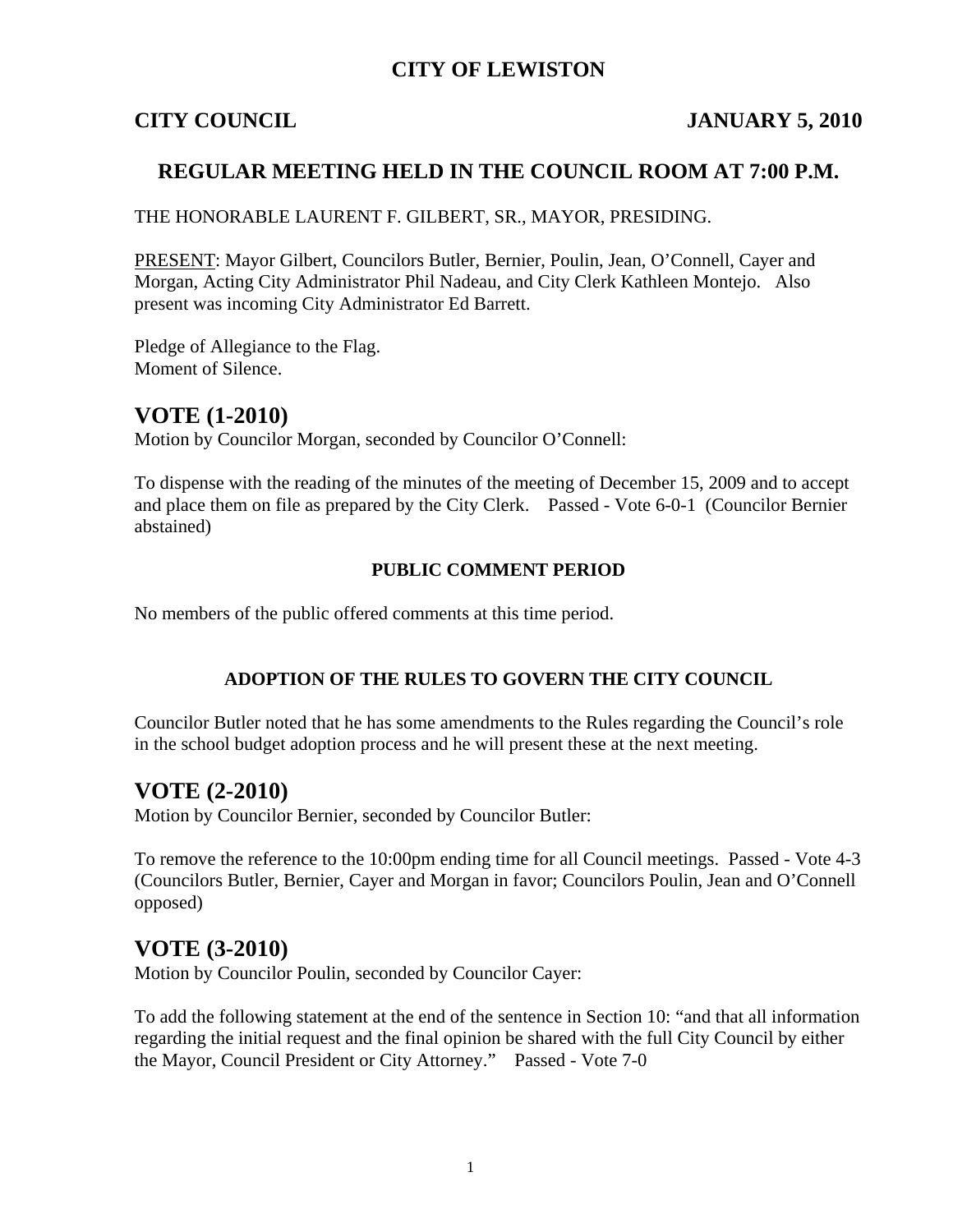# **VOTE (4-2010)**

Motion by Councilor Bernier, seconded by Councilor Butler:

To change the language in Section 12 to state that the Mayor and Council President shall serve as the representatives to this committee. Passed - Vote 7-0

# **VOTE (5-2010)**

Motion by Councilor Jean, seconded by Councilor O'Connell:

To adopt the Rules to Govern the City Council for the period of January 5, 2010 to January 10, 2012, as amended. Passed - Vote 7-0

### **PUBLIC HEARING FOR RENEWAL OF SPECIAL AMUSEMENT PERMIT FOR WILLY BEANS COFFEE, INC., 70 LINCOLN STREET**

Mayor Gilbert opened the public hearing to receive citizen input and comment. No members of the public spoke for or against this issue. Mayor Gilbert then closed the hearing.

# **VOTE (6-2010)**

Motion by Councilor Poulin, seconded by Councilor Jean:

To grant a special amusement permit for live entertainment to Willy Beans Coffee, Inc., 70 Lincoln Street. Passed - Vote 7-0

### **PUBLIC HEARING FOR THE RENEWAL OF THE SPECIAL AMUSEMENT PERMIT FOR THE FRATERNAL ORDER OF EAGLES, 1327 SABATTUS STREET**

Mayor Gilbert opened the public hearing to receive citizen input and comment. No members of the public spoke for or against this issue. Mayor Gilbert then closed the hearing.

# **VOTE (7-2010)**

Motion by Councilor Cayer, seconded by Councilor Butler:

To grant a special amusement permit for live entertainment to the Fraternal Order of Eagles, 1327 Sabattus Street. Passed - Vote 7-0

### **PUBLIC HEARING FOR THE RENEWAL OF THE SPECIAL AMUSEMENT PERMIT FOR THE LEWISTON ELKS LODGE, 1675 LISBON STREET**

Mayor Gilbert opened the public hearing to receive citizen input and comment. No members of the public spoke for or against this issue. Mayor Gilbert then closed the hearing.

# **VOTE (8-2010)**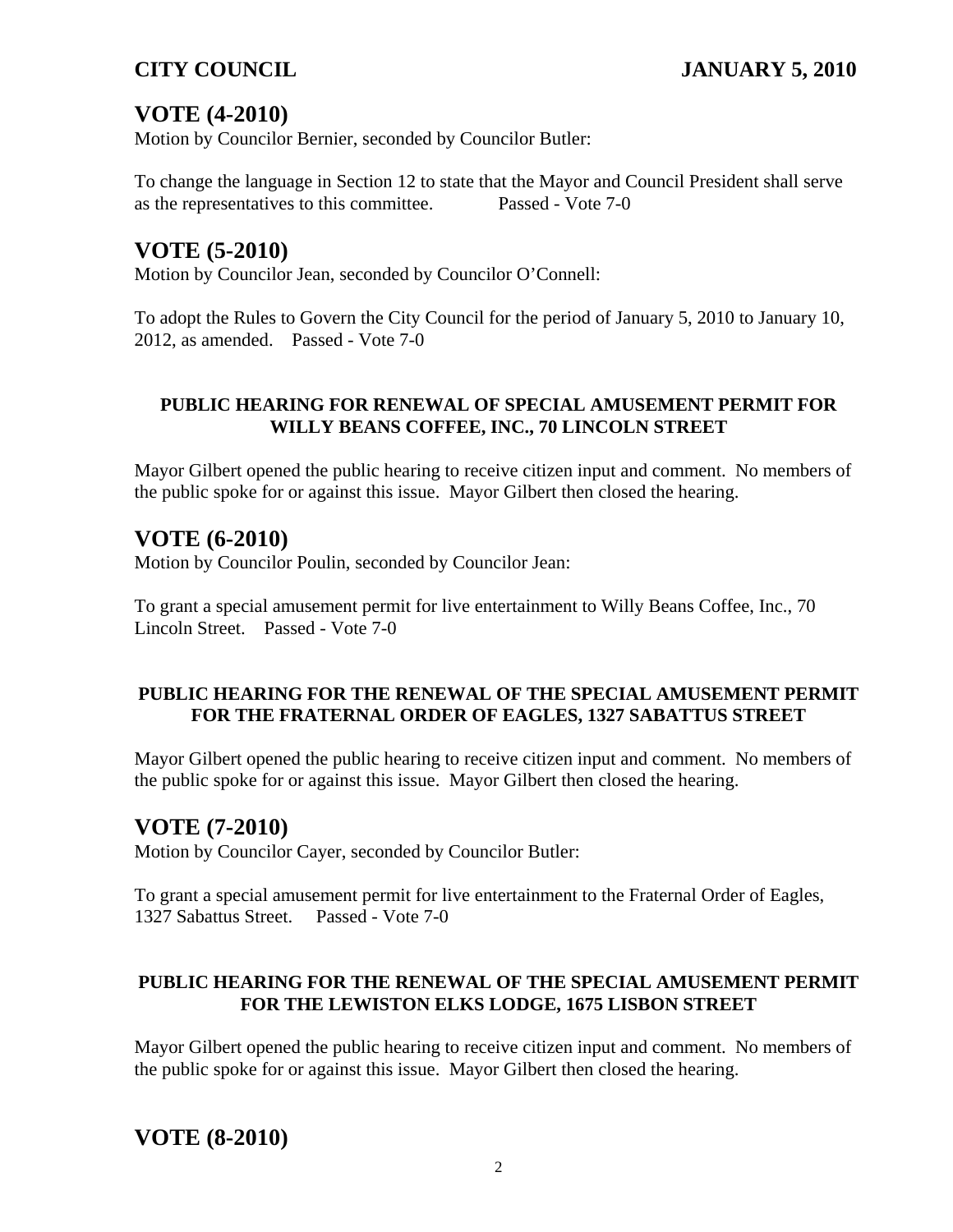Motion by Councilor Poulin, seconded by Councilor Butler:

To grant a special amusement permit for live entertainment to the Lewiston Elks Lodge, 1675 Lisbon Street. Passed - Vote 7-0

### **PUBLIC HEARING AND ACCEPTANCE OF THE COMMUNITY DEVELOPMENT BLOCK GRANT PROGRAM CITIZENS PARTICIPATION PLAN FOR FY2010**

Mayor Gilbert opened the public hearing to receive citizen input and comment. No members of the public spoke for or against this issue. Mayor Gilbert then closed the hearing.

### **VOTE (9-2010)**

Motion by Councilor Poulin, seconded by Councilor Butler:

To approve the Citizens Participation Plan for the FY2010 Community Development Program, City Policy Manual Number 13, as recommended by the Economic and Community Development Department. Passed - Vote 7-0

### **AUTHORIZATION FOR THE CITY CLERK AND/OR DEPUTY CITY CLERK TO APPROVE AND SIGN ALL APPLICATIONS TO OPERATE BEANO, BINGO AND OTHER GAMES OF CHANCE**

# **VOTE (10-2010)**

Motion by Councilor Jean, seconded by Councilor Cayer:

ORDERED, That the City Council hereby authorizes the City Clerk and/or Deputy City Clerk to approve and sign all applications to operate beano, bingo or other games of chance on behalf of the Municipal Officers, during the period January 5, 2010 through January 10, 2012. Passed - Vote 7-0

### **AUTHORZIATION FOR THE CITY CLERK AND/OR DEPUTY CITY CLERK TO APPROVE AND SIGN ALL PERMITS FOR CIRCUSES AND CARNIVALS**

## **VOTE (11-2010)**

Motion by Councilor Cayer, seconded by Councilor Butler:

ORDERED, That the City Council hereby authorizes the City Clerk and/or Deputy City Clerk to approve and sign all permits for a circus or carnival on behalf of the Municipal Officers, during the period January 5, 2010 through January 10, 2012. Passed - Vote 7-0

### **AUTHORIZATION FOR THE CITY CLERK AND/OR DEPUTY CITY CLERK TO SIGN ALL LIQUOR LICENSE APPLICATIONS**

## **VOTE (12-2010)**

Motion by Councilor Poulin, seconded by Councilor Jean:

ORDERED, That the City Council hereby authorizes the City Clerk and/or Deputy City Clerk to sign all liquor license applications on behalf of the Municipal Officers, during the period January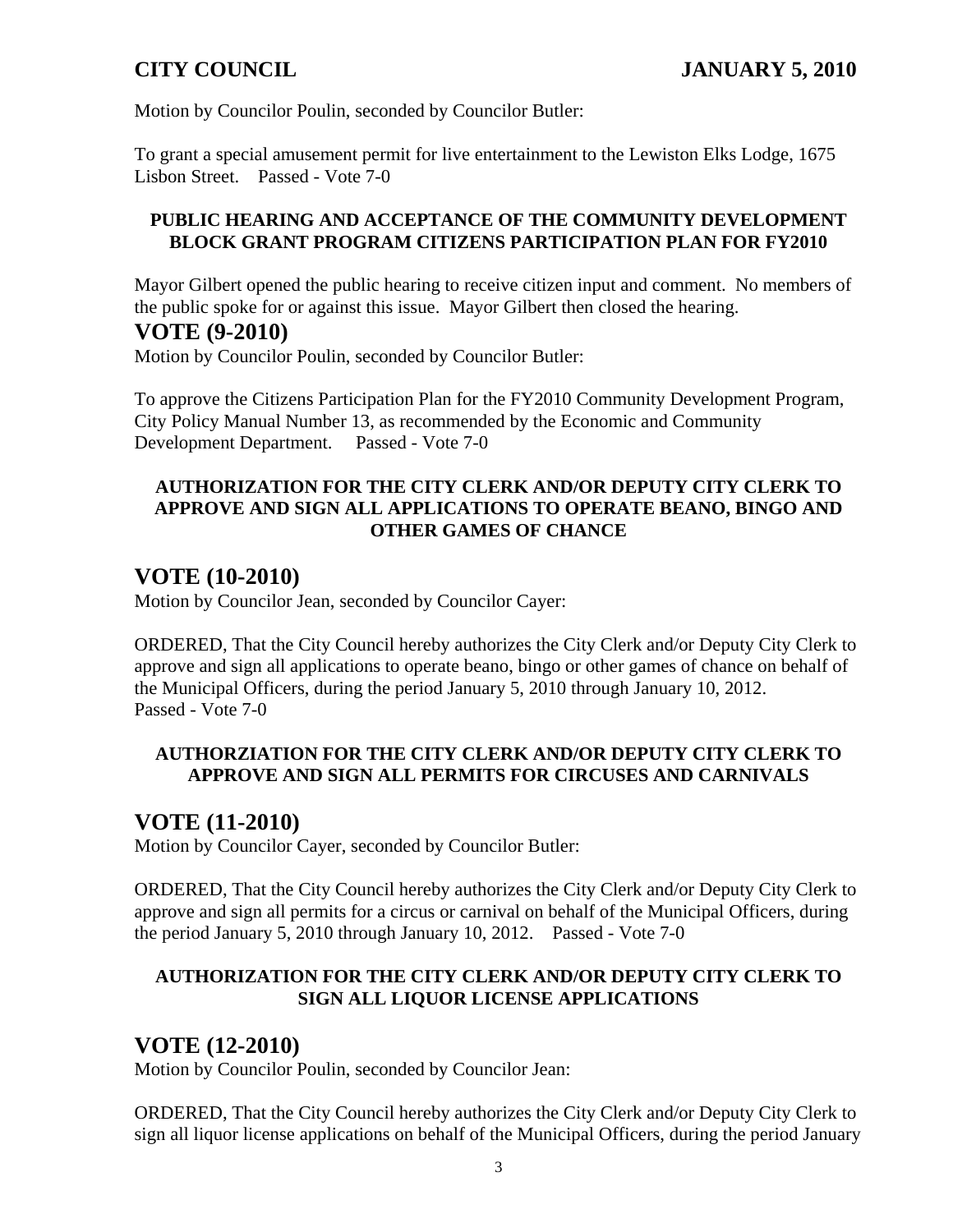5, 2010 through January 10, 2012. Passed - Vote 7-0

### **AUTHORIZATION FOR THE CITY CLERK AND/OR DEPUTY CITY CLERK TO APPROVE AND SIGN ALL APPLICATIONS FOR UTILITY POLE PERMITS**

## **VOTE (13-2010)**

Motion by Councilor Cayer, seconded by Councilor Morgan:

ORDERED, That the City Council hereby authorizes the City Clerk and/or Deputy City Clerk to approve and sign all applications for utility pole permits on behalf of the Municipal Officers, during the period January 5, 2010 through January 10, 2012. Passed - Vote 7-0

### **AUTHORIZATION FOR CITY CLERK AND/OR DEPUTY CITY CLERK TO APPROVE AND SIGN ALL LICENSES FOR CLOSE OUT SALE PERMITS**

# **VOTE (14-2010)**

Motion by Councilor Butler, seconded by Councilor Jean:

ORDERED, That the City Council hereby authorizes the City Clerk and/or Deputy City Clerk to approve and sign all licenses for close out sale permits on behalf of the Municipal Officers, during the period January 5, 2010 through January 10, 2012. Passed - Vote 7-0

### **AUTHORIZATION FOR THE FINANCE DIRECTOR, TAX COLLECTOR AND DEPUTY TREASURER TO ACT ON BEHALF OF THE MUNICIPAL OFFICERS**

## **VOTE (15-2010)**

Motion by Councilor Poulin, seconded by Councilor Cayer:

ORDERED, That the City Council hereby authorizes the Finance Director, Tax Collector or Deputy Treasurer to withhold monies payable by the City of Lewiston to cover taxes due pursuant to MRSA Title 30-A, section 905; to sign on behalf of the City, the necessary deeds and liens and tax settlements; and to invest funds in accordance with Maine Revised Statutes Annotated, Title 30-A, Section 5706; to apply all tax payments to the oldest outstanding tax obligation pursuant to MRSA Title 36, section 906, during the period January 5, 2010 through January 10, 2012. Passed - Vote 7-0

### **AUTHORIZATION FOR CITY ADMINISTRATION TO APPROVE OR DENY ALL REQUESTS TO HANG BANNERS ON MUNICIPAL PROPERTY**

## **VOTE (16-2010)**

Motion by Councilor Jean, seconded by Councilor Butler:

ORDERED, That the City Council hereby authorizes the City Administrator or Deputy City Administrator to review and approve or deny all requests to hang banners on city property, on behalf of the Municipal Officers, during the period of January 5, 2010 through January 10, 2012. Passed - Vote 6-1 (Councilor Bernier opposed)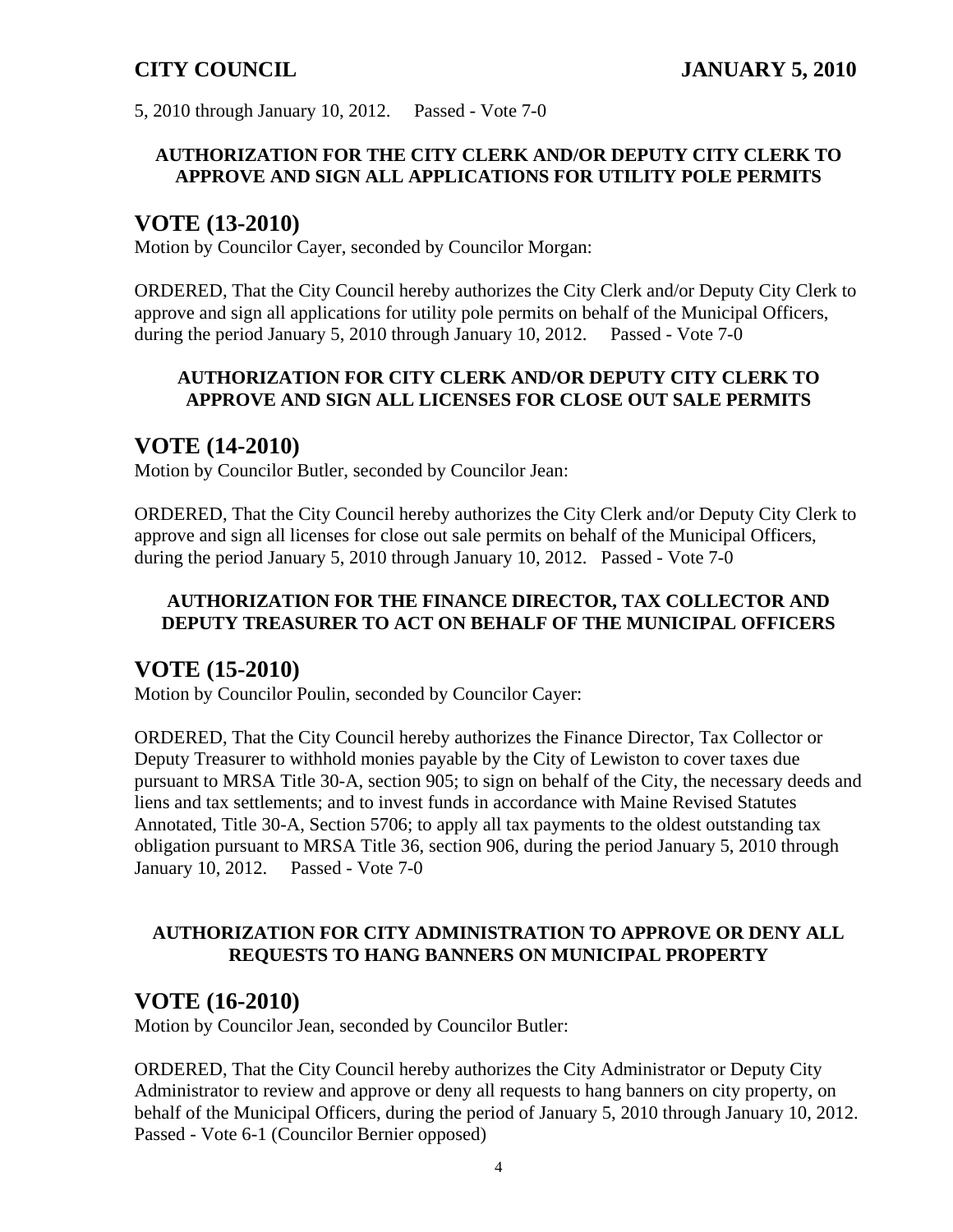### **AUTHORIZATION FOR DEPUTY CITY ADMINISTRATOR AND/OR FINANCE DIRECTOR TO HAVE SIGNATORY AUTHORITY FOR THE CITY ADMINISTRATOR WHEN THE ADMINISTRATOR IS UNAVAILABLE**

# **VOTE (17-2010)**

Motion by Councilor Poulin, seconded by Councilor Cayer:

ORDERED, That the City Council hereby authorizes the Deputy City Administrator, or in the absence of the Deputy City Administrator, the Finance Director, to have signatory authority for the City Administrator, when the Administrator is unavailable, during the period of January 5, 2010 through January 10, 2012. Passed - Vote 7-0

### **AUTHORIZATION TO ACCEPT TRANSFER OF FORFEITURE FUNDS**

## **VOTE (18-2010)**

Motion by Councilor Cayer, seconded by Councilor Butler:

That pursuant to Title 15, Maine Revised Statutes Annotated, Section 5824(3) and Section 5822(4)(A), the City Council hereby acknowledges and approves of the transfer of \$2,045.00, or any portion thereof, in the case of the State of Maine vs. Jerome Pitts, CR-09-4506 Court Records and the transfer of \$500.00, or any portion thereof, in the case of the State of Maine vs. Kevin Roberts, CR-09-4303 Court Records. Being funds forfeited pursuant to court process. It is further acknowledged that these funds shall be credited to the 'City of Lewiston Drug Enforcement Program', funds to be deposited in Account No. 590-3514050 at People's Heritage Bank. Passed - Vote 7-0

### **AUTHORIZATION TO TRANSFER FUDNS WITHIN COMMUNITY DEVELOPMENT BLOCK GRANT PROGRAM ACCOUNTS FOR A SOCIAL SERVICES EMPLOYEE POSITION**

## **VOTE (19-2010)**

Motion by Councilor Jean, seconded by Councilor Butler:

To authorize the replacement of the current part-time caseworker position in the Social Services Department with a full-time position and to authorize the Acting City Administrator to hire for this position immediately. Passed - Vote 6-1 (Councilor Cayer opposed)

## **VOTE (20-2010)**

Motion by Councilor Butler, seconded by Councilor Jean:

To authorize the transfer of the balance of the CDBG Contingency account to CDBG Administration for the purposes of funding one half of the full time employee for a Social Services case worker position for the remainder of Fiscal Year 2010. Passed - Vote 7-0At this point, the Council took a five minute recess.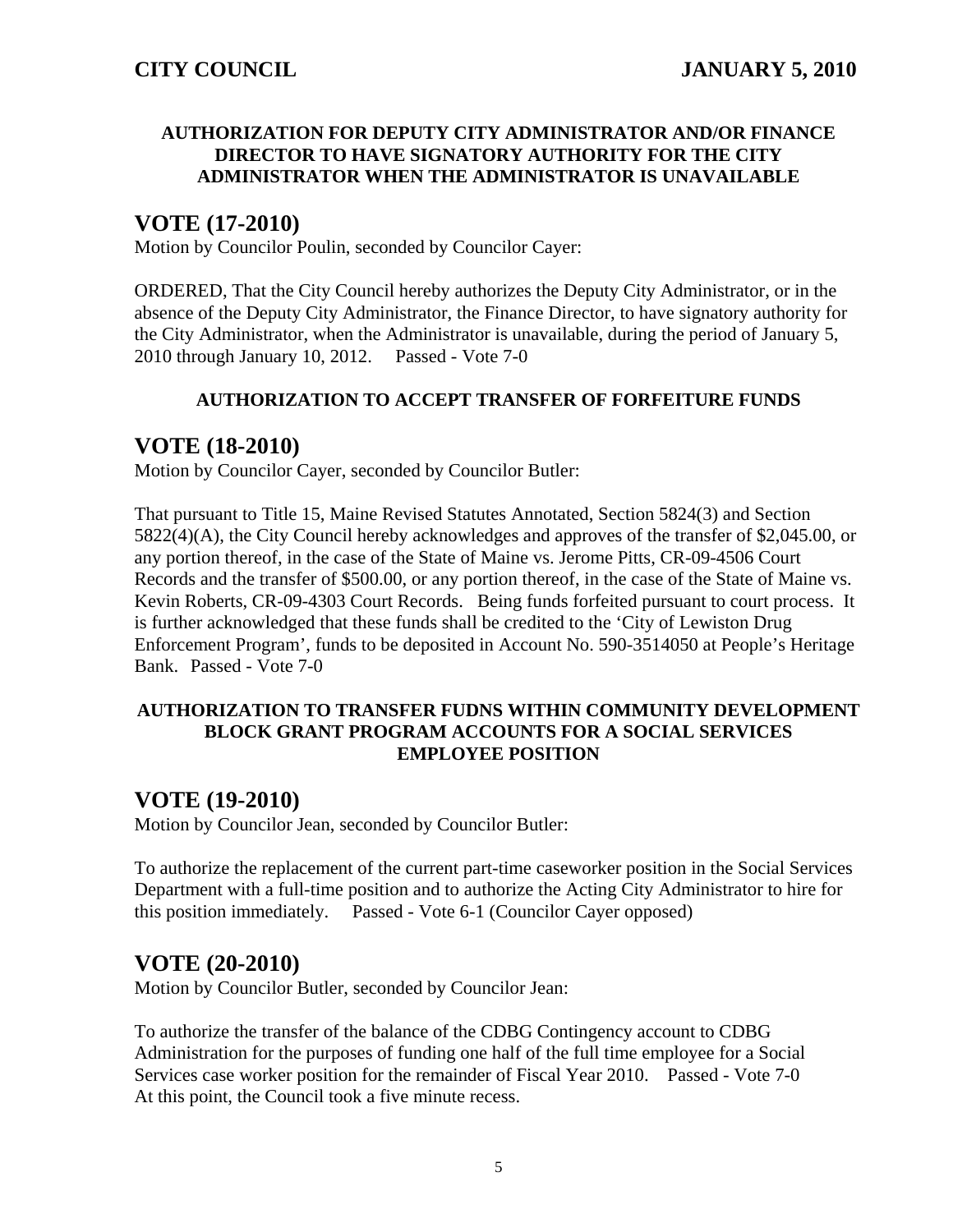### **APPOINTMENT OF CITY COUNCIL REPRESENTATIVES TO VARIOUS BOARDS AND COMMITTEES**

## **VOTE (21-2010)**

Motion by Councilor Morgan, seconded by Councilor Jean:

To appoint the following City Councilors to serve as the City Council's representative to the following boards and committees for two year terms to coincide with the Council term which shall expire January 10, 2012:

Airport Board of Directors - Councilor Morgan Androscoggin Valley Council Of Goverments – Councilors Cayer and Butler Community Development Block Grant - Councilor O'Connell Energy Saving Committee – Councilor Cayer Finance Committee - Councilors Poulin and Jean Housing Committee of the Council – Councilors Butler and O'Connell Joint Committee of the Auburn & Lewiston Councils - Mayor and Council President Lewiston Auburn Economic Growth Council - Councilor Morgan Lake Auburn Watershed Protection Commission – Councilor Jean Lewiston Auburn Transit Committee - Councilor O'Connell Loan Qualification Review Committee - Councilor O'Connell Maine Municipal Association Legislative Policy Committee - Mayor Gilbert 911 Committee - Councilor Cayer Taxi Appeals Board – Councilors Bernier and Butler Lewiston Youth Advisory Councilor - Butler

Passed - Vote 7-0

### **REPORTS AND UPDATES**

No reports or updates were presented at this time.

### **OTHER BUSINESS**

Mayor Gilbert thanked the City Clerk's Office staff and the staff at the Franco-American Heritage Center for an outstanding Inaugural Ceremony event held last evening. Councilor Morgan inquired about the City's past practice of presenting gifts of recognition to outgoing Councilors and asked to have this item placed on the next meeting agenda. Councilor Morgan also asked about the recommendation from the City Attorney to authorize the City Administrator to be absent from future Council meetings and asked to have this placed on the next agenda as well.

# **VOTE (22-2010)**

Motion by Councilor Morgan, second by Councilor Cayer:

To adjourn at 9:50 P.M. Passed - Vote 7-0